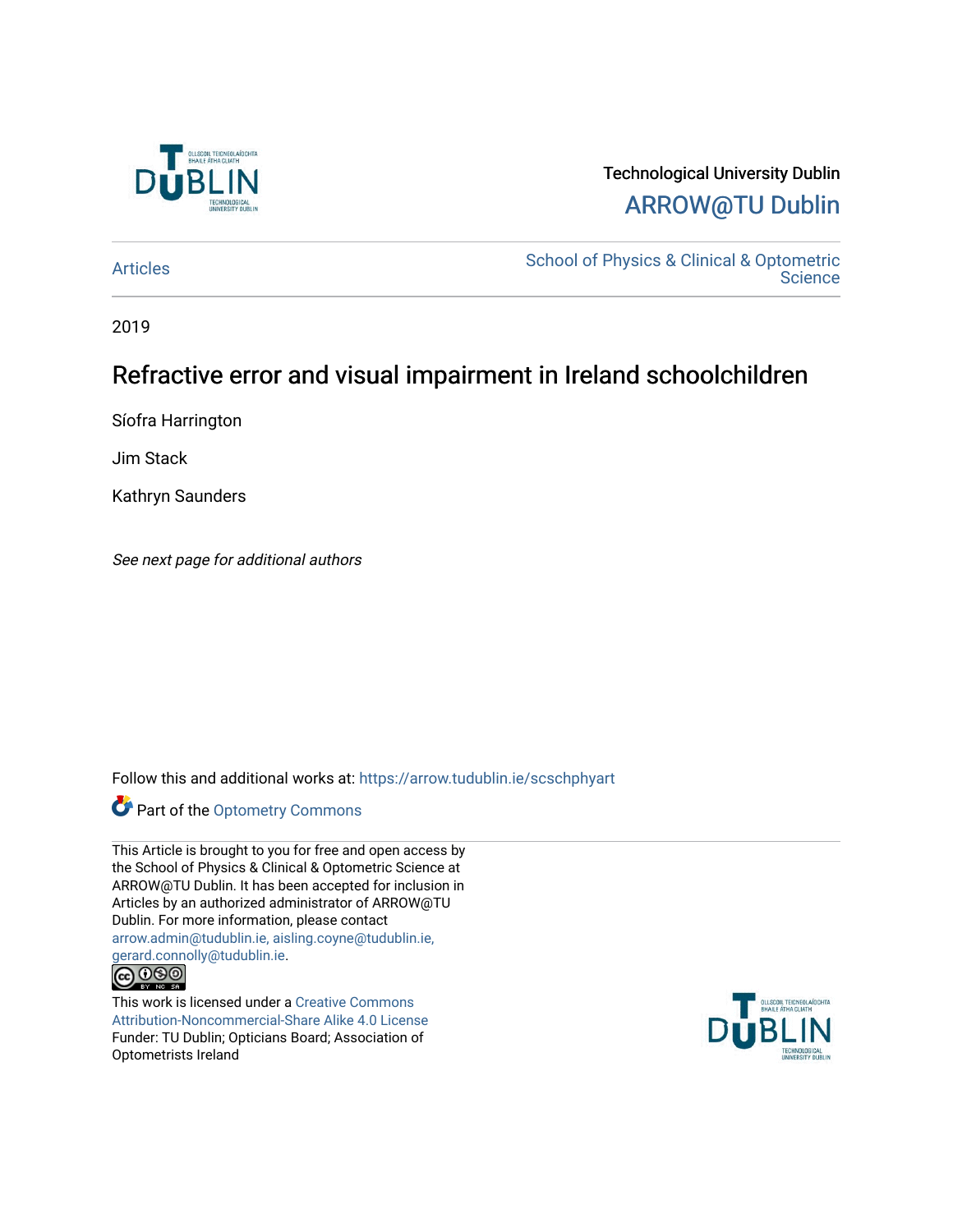### Authors

Síofra Harrington, Jim Stack, Kathryn Saunders, and Veronica O'Dwyer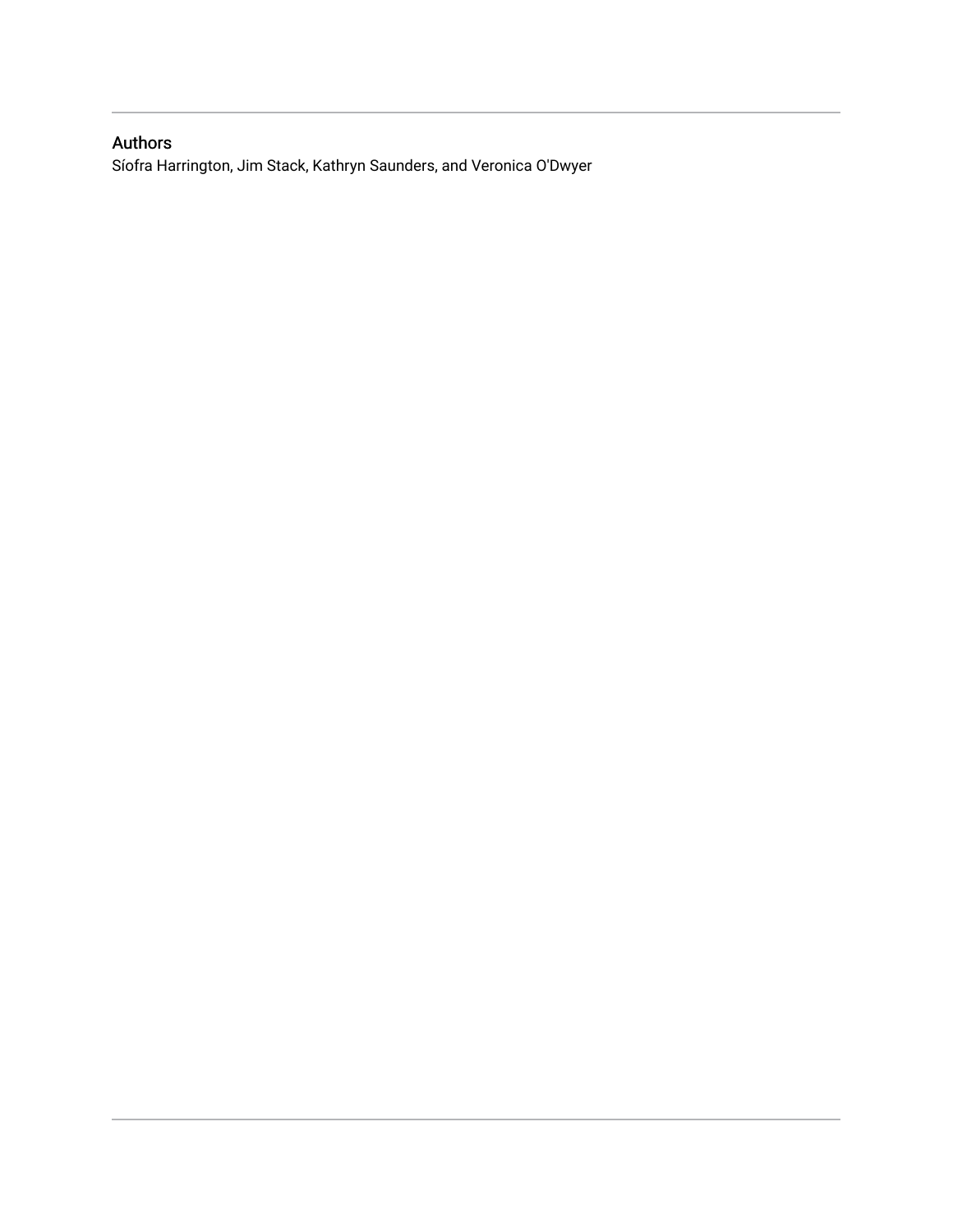

<sup>1</sup>School of Physics and Clinical and Optometric Sciences, College of Science and Health, Dublin Institute of Technology,

4 School of Physics and Clinical and Optometric Sciences, Dublin Institute of Technology, Dublin,

Dublin, Ireland <sup>2</sup>Waterford Institute of Technology, Waterford, Ireland <sup>3</sup>School of Biomedical Sciences, University of Ulster, Coleraine,

Northern Ireland

**Correspondence to** Siofra Christine Harrington, School of Physics and Clinical and Optometric Sciences, College of Science and Health, Dublin Institute of Technology, Dublin 2, D08 X622, Ireland; siofra.harrington@dit.ie Received 17 May 2018 Revised 3 August 2018 Accepted 15 September 2018 Published Online First 12 October 2018

Ireland

# Refractive error and visual impairment in Ireland schoolchildren

Siofra Christine Harrington,<sup>1</sup> Jim Stack,<sup>2</sup> Kathryn Saunders,<sup>3</sup> Veronica O'Dwyer<sup>4</sup>

#### **ARSTRACT**

**Aim** To report refractive error prevalence and visual impairment in Republic of Ireland (henceforth 'Ireland') schoolchildren.

**Methods** The Ireland Eye Study examined 1626 participants (881 boys, 745 girls) in two age groups, 6–7 years (728) and 12–13 years (898), in Ireland between June 2016 and January 2018. Participating schools were selected by stratified random sampling, representing a mix of school type (primary/postprimary), location (urban/rural) and socioeconomic status (disadvantaged/ advantaged). Examination included monocular logarithm of the minimum angle of resolution (logMAR) presenting visual acuity (with spectacles if worn) and cycloplegic autorefraction (1% Cyclopentolate Hydrochloride). Parents completed a questionnaire to ascertain participants' lifestyle.

**Results** The prevalence of myopia (spherical equivalent refraction (SER): ≤−0.50 D), hyperopia (SER: ≥+2.00 D) and astigmatism (≤−1.00 DC) among participants aged 6–7 years old was 3.3%, 25% and 19.2%, respectively, and among participants aged 12–13 years old was 19.9%, 8.9% and 15.9%, respectively. Astigmatic axes were predominately with-the-rule. The prevalence of 'better eye' presenting visual impairment (≥0.3 logMAR, with spectacles, if worn) was 3.7% among younger and 3.4% among older participants. Participants in minority groups (Traveller and non-white) were significantly more likely to present with presenting visual impairment in the 'better eye'.

**Conclusions** The Ireland Eye Study is the first population-based study to report on refractive error prevalence and visual impairment in Ireland. Myopia prevalence is similar to comparable studies of white European children, but the levels of presenting visual impairment are markedly higher than those reported for children living in Northern Ireland, suggesting barriers exist in accessing eye care.

#### **Introduction**

The WHO and the International Agency for the Prevention of Blindness have identified refractive error as the second leading cause of blindness (after cataracts), and addressing this is a WHO Vision 2020 priority. $12$  Presenting visual acuity is accepted as providing a better index of visual disability in a community, as opposed to best corrected visual acuity, as it includes those with uncorrected refrac-tive error.<sup>[2](#page-7-1)</sup>

Uncorrected refractive errors (myopia, hyperopia and astigmatism) result in reduced educational opportunities and employment options, impacting the individual and the community. $3$  The global burden and economic cost to society in lost productivity due to uncorrected refractive error are conservatively estimated at \$269 billion per year.<sup>45</sup> Therefore the public health issue of uncorrected refractive error impacts on children's education; uncorrected hyperopia and astigmatism are associated with poorer educational attainment.<sup>67</sup>

Research suggests a wide global variation and a dramatic increase in the prevalence of myopia from the late 20th century onwards. $8$  This is particularly evident in East Asia, where myopia is a growing health issue with a prevalence of 80%–90% in school leavers.<sup>9</sup> Myopia prevalence is clearly influenced by ethnicity, but environment has also been demonstrated to play a significant role in the onset and progression of the condition.<sup>[10](#page-7-7)</sup> For example, myopia prevalence among Chinese children living in Singapore is significantly higher than among Chinese children in Australia, and lower in white children living in Australia than white children in the UK.<sup>11 12</sup> Rapid increases in myopia prevalence across diverse geographical locations reflect the environmental role in child myopia susceptibility,  $13 \times 14$  and is particularly evident among children in areas where lifestyle and living conditions have been impacted by significant economic growth.<sup>[15](#page-7-10)</sup>

The Ireland Eye Study (IES) is the first study to examine the prevalence of refractive error in schoolaged children in Ireland. This report describes the prevalence of refractive error and visual impairment in children aged 6–7 years and 12–13 years. These data provide the first opportunity to compare children's refractive and visual status in Ireland with that from other areas of the world.

#### **Methods**

#### **Sampling protocol**

Stratified random cluster sampling was employed in selecting schools for participation. Schools were stratified by socioeconomically disadvantaged/ advantaged status, urban/rural status and by primary (pupils aged 4–12 years)/postprimary (pupils aged 12–18 years) status. Areas were categorised as 'rural' if the population density was less than ten persons per hectare (10 000 square metres), in line with previous studies.<sup>16</sup> The Irish state supports schools categorised as Delivering Equality of opportunity In School (DEIS). The IES categorised socioeconomic status by DEIS status: DEIS schools were defined as socioeconomically disadvantaged, other schools were defined as advantaged. $17$ 

Within each stratum, schools were randomly selected from a complete list (sampling frame) of schools provided by the Irish Department of

### Check for updates

© Author(s) (or their employer(s)) 2019. Re-use permitted under CC BY-NC. No commercial re-use. See rights and permissions. Published by BMJ.

**To cite:** Harrington SC, Stack J, Saunders K, et al. Br J Ophthalmol 2019;**103**:1112–1118.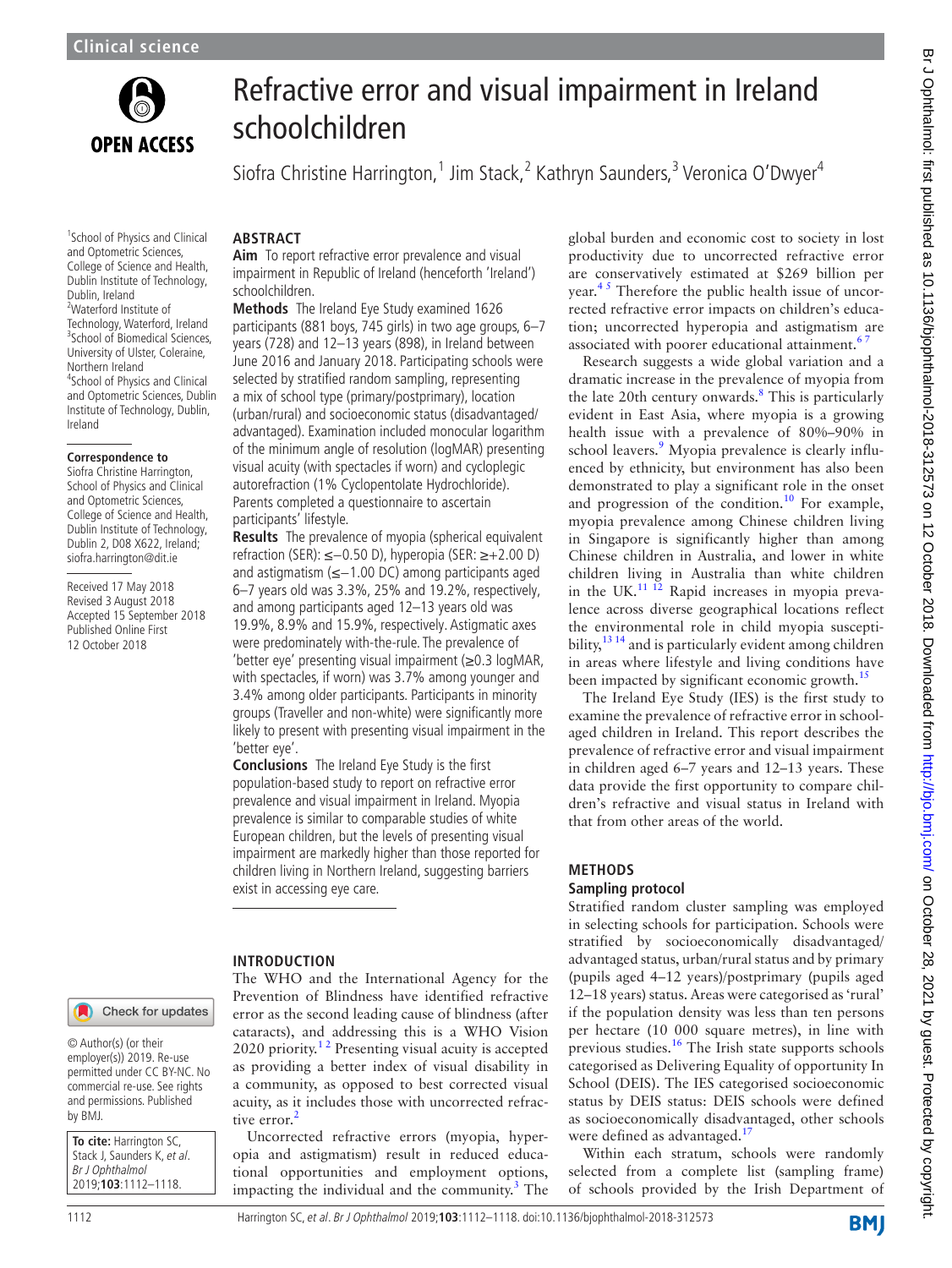Education and Skills. A sample size of 1500 (700 children aged 6–7 years old and 800 children aged 12–13 years old) was calculated using G\*Power analysis based on the predicted prevalence of myopia of 3%–5% for children aged 6–7 years old, with a 1% SE, and 10% for children aged 12–13 years old with a 1.5% SE, and an assumed participation rate of 75%.<sup>[18](#page-8-2)</sup>

#### **Ethnicity**

Ethnicity of participants was assessed by the study coordinator and confirmed by the parent/guardian through self-report. Participants were categorised as either white, Traveller or non-white (black, Asian and Arab subjects combined). Although the Traveller community originally descended from the white Irish population, they diverged from the settled population approximately 360 years ago. High levels of autozygosity within the Traveller community have implications for disease mapping within Ireland.<sup>19</sup> According to the 2016 Irish census, 9.9% of children aged between 5 and 14 years were non-white.

#### **Recruitment**

Selected schools were contacted and, with agreement from school principals, an information pack was distributed to parents/guardians of children aged 6–7 years in primary and 12–13 years in postprimary schools. Each pack contained a letter of invitation outlining the study, an information sheet explaining the testing procedures, the study questionnaire and a consent form. Children for whom informed consent and child assent were received were tested on school premises within school hours.

Testing included the following procedures:

- 1. Assessment of monocular distance visions (with spectacles if worn) using the Good-Lite (Elgin, Illinois) Sloan letters logarithm of the minimum angle of resolution (logMAR) chart at 3 m. Visual acuity was recorded using the by-letter scoring system and recorded in logMAR notation. A light metre was employed to ensure the test luminance did not fall below 120  $cd/m^2$ .
- 2. Cycloplegic autorefraction (Dong Yang Rekto ORK-11 Auto Ref-Keratometer, Everview, Seoul, Korea) was used to de-termine refractive error.<sup>[20 21](#page-8-4)</sup> Cycloplegia was achieved, postinstillation of one drop of topical anaesthetic (Minims Proxymetacaine hydrochloride 0.5% w/v, Bausch & Lomb, UK), using one drop of Cyclopentolate Hydrochloride (Minims, 1% w/v, Bausch & Lomb). Non-white children were administered two drops of Cyclopentolate Hydrochloride 5 min apart. Once it was established cycloplegia had been achieved (pupillary reactions non-responsive to light and accommodation amplitude less than 2 D on push-up test), at least 20 min after instillation of the eye-drops, autorefraction was carried out. The representative value for spherical equivalent refraction (SER)—sphere plus half the cylindrical value—was used in subsequent analysis.

The IES questionnaire was based on questionnaires used in other international studies and with input from epidemiology, dietetics and focus group user testing.<sup>[18 22](#page-8-2)</sup> Parents completed a participant and parental history and a children's lifestyle questionnaire.

#### **Definitions**

To facilitate comparison with previous studies,  $18\frac{22\frac{23}{2}}{1}$  the Refractive Error Study in Children (RESC) protocol was used to define myopia and hyperopia. The SER of the right eye was used to classify subjects as myopic (≤−0.50 dioptre sphere (DS) SER),

hyperopic  $(\geq +2.00 \text{ DS})$  or emmetropic  $(\geq -0.50 \text{ DS})$  and  $\lt$  +2.00 DS).

Astigmatism was defined using negative cylinders as 1.00 dioptre cylinder (DC) or greater. With-the-rule (WTR) astigmatism was defined as cylinder axes from 1°−15° and from 165°−180°, against-the-rule astigmatism as axes 75°−105°, and oblique (OBL) astigmatism as axes 16°−74° and 106°−164°.[18 22 23](#page-8-2)

Visual impairment was defined as  $\geq 0.3$  logMAR (6/12) Snellen), in line with the RESC protocol. $^{23}$  Presenting visual impairment (PVI) was defined by acuity measures  $\geq 0.3$  logMAR, with spectacles, if worn. PVI was reported for the 'better eye' and for 'either eye'.

#### **Statistical methodology**

The Statistical Package for Social Sciences V.21.0 was used for most analyses. Anonymised study data were entered directly into the SPSS database. Statistical programming language R was used to generate random numbers for the sampling procedure and to calculate prevalence data CIs.

There was no significant difference in SER prevalence, astigmatism prevalence and cylindrical axis of orientation prevalence between the right and left eyes in either age cohort (Pearson's  $\chi^2$ , all p<0.001). Right and left eye data were strongly correlated for SER (Spearman's rho coefficient,  $r=0.878$ ,  $p<0.001$ ), astigmatism (Spearman's rho coefficient,  $r=0.383$ ,  $p<0.001$ ) and presenting vision (Spearman's rho coefficient, r=0.795, p<0.001). Hence, right eye data only are presented.

The risk factors for SER prevalence were identified using multinomial logistic regression, controlling for age group, with emmetropic (absence of significant refractive error, SER <+2.00 DS to > −0.50 DS) participants as the reference group. When evaluating the risk factors for astigmatism, the reference group was participants with astigmatic errors >−1.00 DC. The risk factors for PVI were examined using those without PVI as the reference group. P values  $\leq 0.05$  were regarded as significant. Throughout, 95% CIs have been used.

#### **Results**

Fifty-four per cent of the schools on the initial list agreed to participate in this study; additional schools were recruited from the reserve list. School participation rates did not vary significantly with socioeconomic status, urban/rural status or location. A total of 37 schools participated (23 primary schools, 14 postprimary schools), and data collection occurred between June 2016 and January 2018.

Within-school participation rates ranged from 64% to 100%, with an 83.3% average participation rate. Of those invited to participate, parental consent was obtained from 733 participants aged 6–7 years old (51.8% male; mean age 6.7 years, SD 0.49) and 901 participants aged 12–13 years old (56.1% male; mean age 12.8 years, SD 0.48). All participants successfully completed monocular visual acuity assessment, and 99.3% of participants aged 6–7 years old and 99.7% aged 12–13 years old underwent cycloplegic autorefraction and provided measures for both eyes. The results from eight children who declined eye-drops were excluded.

[Figure](#page-4-0) 1 illustrates the non-normal distribution of SER in 2 D intervals for both age groups (p<0.001, Kolmogorov-Smirnoff test). The distributions show peaks around the mean. SER was positively skewed in participants aged 6–7 years old (skew=1.61) and negatively skewed in participants aged 12–13 years old (skew=−0.29). In the older age group, the distribution of SER shifts towards less positive values (6–7 years mean=1.44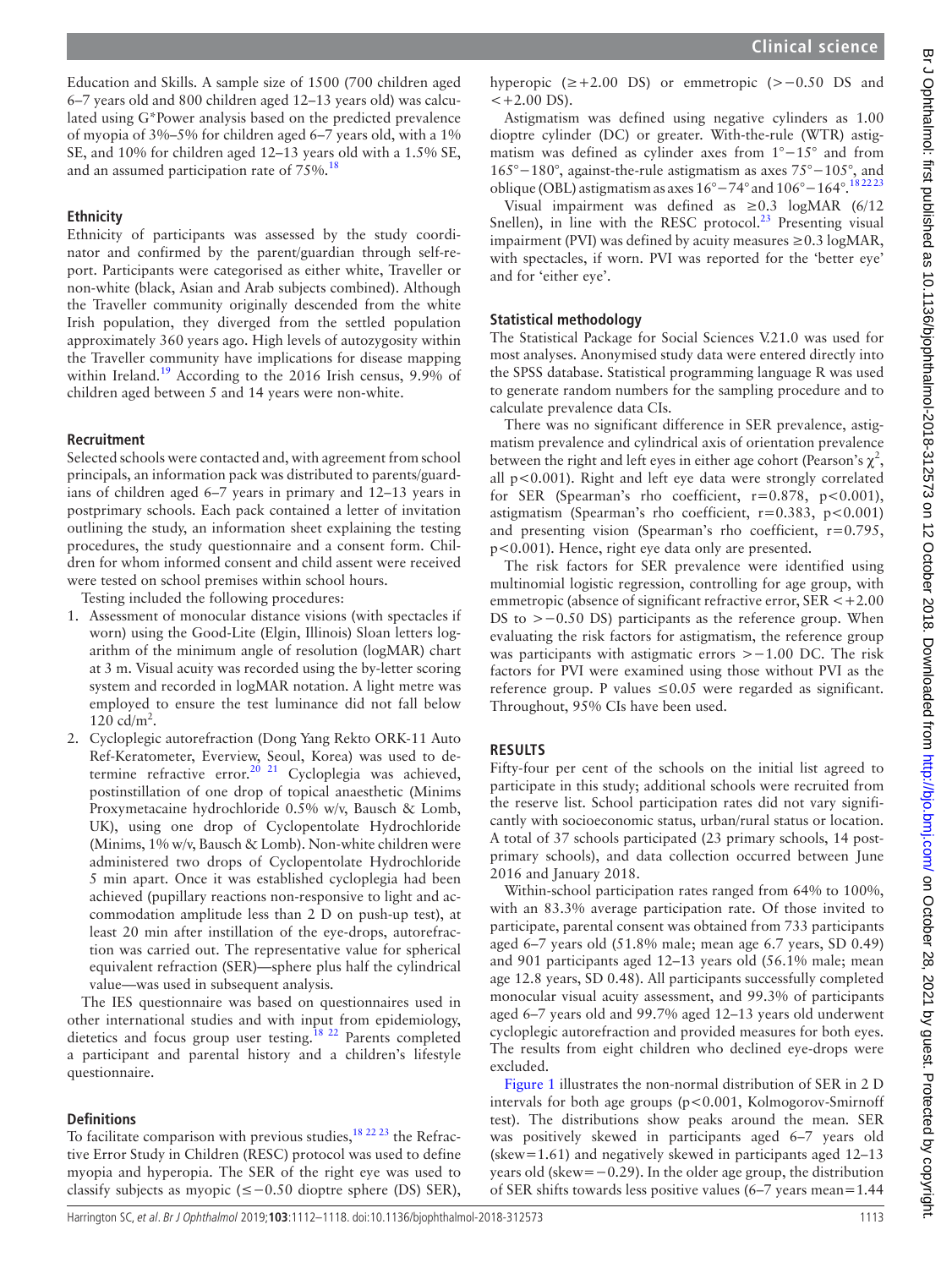

**Figure 1** Distribution of spherical equivalent refractive error (D) in children aged 6–7 years old (top image) and those aged 12–13 years old (bottom image) in the Ireland Eye Study.

D; 12–13 years mean=0.38 D). There was a large variation in SER in both age groups as evidenced by the relatively large SD ([figure](#page-4-0) 1). The difference in mean SER between the two age groups was statistically significant (p<0.001, Mann-Whitney test).

[Table](#page-4-1) 1 presents the prevalence of myopia, hyperopia, astigmatism, astigmatic axis and PVI plus CIs by age.

Myopia prevalence was significantly greater, and hyperopia prevalence significantly lower, in the older participant group compared with the younger group  $(p<0.001)$ , but no significant difference in astigmatism prevalence between age groups was found. The predominant type of astigmatism was WTR in both groups.

There was no significant difference in PVI prevalence ('better eye' or 'either eye') between the younger and older participants.

<span id="page-4-1"></span>

| Prevalence of refractive error, astigmatic axis, and<br>Table 1<br>presenting visual impairment in participants aged 6–7 years and<br>12-13 years in the Ireland Eye Study |     |                             |     |                     |  |
|----------------------------------------------------------------------------------------------------------------------------------------------------------------------------|-----|-----------------------------|-----|---------------------|--|
| Prevalence, right<br>eye                                                                                                                                                   | n   | 6–7 years, % (CI)           | n   | 12–13 years, % (CI) |  |
| Myopia                                                                                                                                                                     | 24  | 3.3 (2.2 to 4.9)            | 179 | 19.9 (17.4 to 22.7) |  |
| Hyperopia                                                                                                                                                                  | 182 | 25.0 (21.9 to 28.3)         | 80  | 8.9 (7.2 to 11.0)   |  |
| Astigmatism                                                                                                                                                                | 140 | 19.2 (16.5 to 22.3)         | 143 | 15.9 (13.5 to 18.4) |  |
| Astigmatic axis                                                                                                                                                            |     |                             |     |                     |  |
| <b>WTR</b>                                                                                                                                                                 | 112 | 80.0 (72.2 to 86.1)         | 109 | 77.3 (69.3 to 83.7) |  |
| <b>ATR</b>                                                                                                                                                                 | 8   | 5.7 (2.7 to 11.3)           | 13  | 9.2 (5.2 to 15.6)   |  |
| OBL                                                                                                                                                                        | 20  | 14.3 (9.2 to 21.4)          | 19  | 13.5 (8.5 to 20.5)  |  |
| PVI (better eye)                                                                                                                                                           | 27  | $3.7$ (2.5 to 5.4)          | 30  | 3.4 (2.3 to 4.8)    |  |
| PVI (either eye)                                                                                                                                                           | 65  | $8.9(7.0 \text{ to } 11.3)$ | 75  | 8.4 (6.7 to 10.4)   |  |

ATR, against-the-rule; OBL, oblique; PVI, presenting visual impairment; WTR, withthe-rule.

<span id="page-4-0"></span>Myopia (83.3%,  $p < 0.001$ ) and hyperopia (10.0%,  $p = 0.025$ ) were significantly associated with PVI in the 'better eye' among older children. Astigmatism (70.4%, p<0.001) and myopia  $(18.5\%, p<0.001)$  were significantly associated with PVI in the 'better eye' among the younger age cohort.

Astigmatism (61.3%, p<0.001), myopia (60.3%, p<0.001) and hyperopia (25.3%, p<0.001) were significantly associated with PVI in 'either eye' in the older age group. Astigmatism (63.6%, p<0.001) and hyperopia (53.0%, p=0.013) were significantly associated with PVI in 'either eye' in participants aged 6–7 years old.

#### **Refractive data and demographic profile**

In addition to age, the principal demographic study variables in the IES were urban/rural status, gender, ethnicity and socioeconomic status [\(table](#page-5-0) 2).

Multinomial logistic regression examining the relationship between SER and the study demographic variables jointly showed that myopia and hyperopia were significantly related to age group ( $p < 0.001$ ) and ethnicity (see below) ( $p < 0.001$ ) but not to gender, urban/rural status or socioeconomic status.

The presence of astigmatism was significantly associated with socioeconomic disadvantage (p=0.02) and ethnicity (see below) (p=0.028), but not gender, urban/rural status or age.

PVI in the 'better eye' was associated with urban living  $(p=0.006)$ , socioeconomic disadvantage  $(p=0.015)$  and ethnicity (see below) (p=0.007), but not gender or age. PVI in 'either eye' was associated with urban living  $(p=0.017)$  and socioeconomic disadvantage ( $p=0.049$ ), but not ethnicity, gender or age.

#### **Relationship of refractive error to ethnicity**

[Table](#page-5-1) 3 presents the prevalence of myopia, hyperopia and astigmatism, plus PVI prevalence, by ethnic group.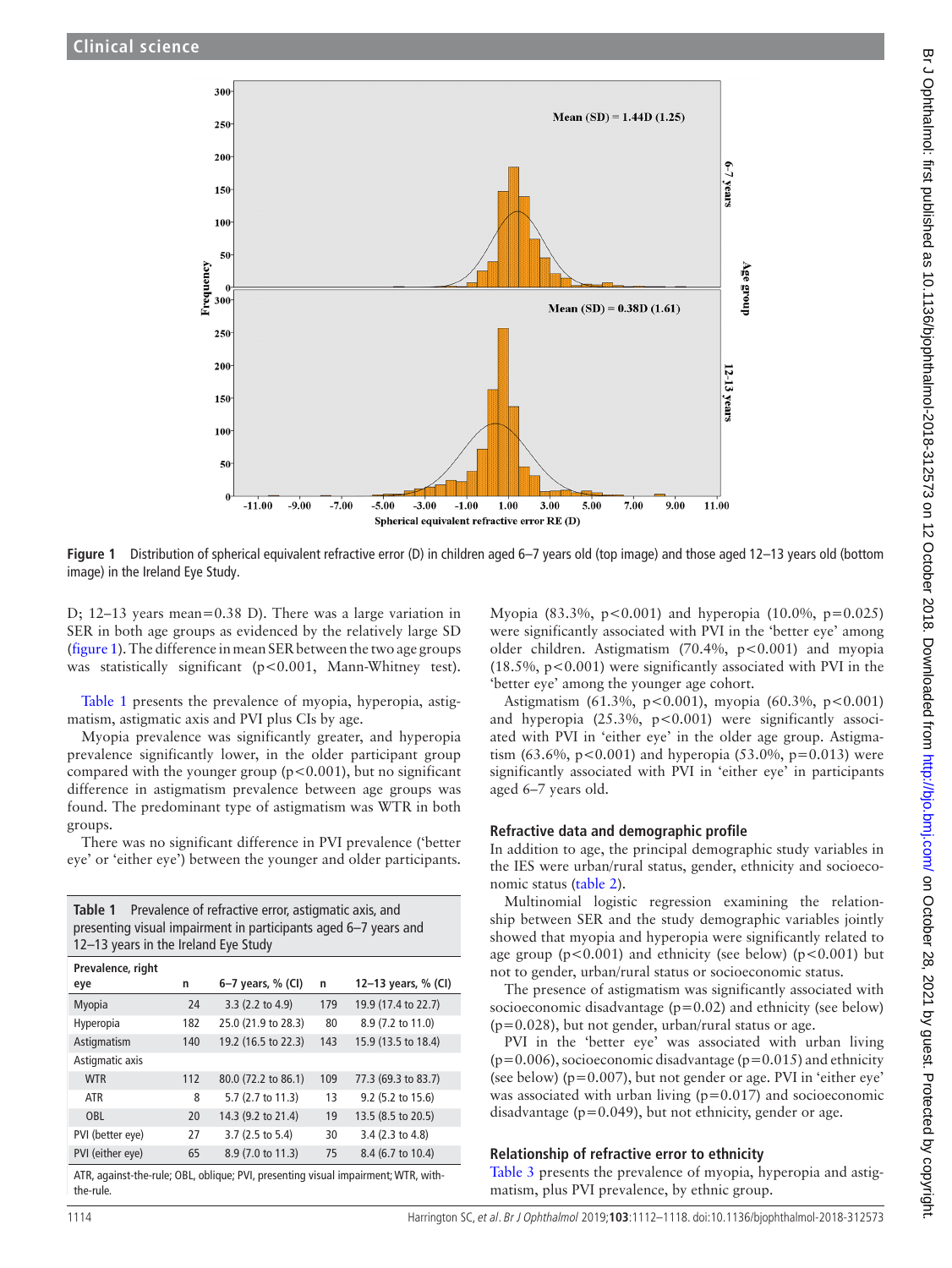| Unit Christian Controller Controller Controller Controller Controller Controller Controller Controller Controller Controller Controller Controller Controller Controller Controller Controller Controller Controller Controlle |
|--------------------------------------------------------------------------------------------------------------------------------------------------------------------------------------------------------------------------------|
|                                                                                                                                                                                                                                |
|                                                                                                                                                                                                                                |
|                                                                                                                                                                                                                                |
|                                                                                                                                                                                                                                |
|                                                                                                                                                                                                                                |
|                                                                                                                                                                                                                                |
|                                                                                                                                                                                                                                |
|                                                                                                                                                                                                                                |
|                                                                                                                                                                                                                                |
|                                                                                                                                                                                                                                |
|                                                                                                                                                                                                                                |
|                                                                                                                                                                                                                                |
|                                                                                                                                                                                                                                |
|                                                                                                                                                                                                                                |
|                                                                                                                                                                                                                                |
|                                                                                                                                                                                                                                |
|                                                                                                                                                                                                                                |
|                                                                                                                                                                                                                                |
|                                                                                                                                                                                                                                |
|                                                                                                                                                                                                                                |
|                                                                                                                                                                                                                                |
|                                                                                                                                                                                                                                |
|                                                                                                                                                                                                                                |

<span id="page-5-0"></span>

| Table 2<br>Ireland Eye Study principal demographic study variables |                    |                           |  |  |  |
|--------------------------------------------------------------------|--------------------|---------------------------|--|--|--|
| Demographic variables                                              | 6–7 years, $n$ (%) | $12-13$ years,<br>$n$ (%) |  |  |  |
| Gender                                                             |                    |                           |  |  |  |
| Male                                                               | 377 (51.8)         | 504 (56.1)                |  |  |  |
| Female                                                             | 351 (48.2)         | 394 (43.9)                |  |  |  |
| Living environment                                                 |                    |                           |  |  |  |
| Urban                                                              | 368 (50.5)         | 751 (83.6)                |  |  |  |
| Rural                                                              | 360 (49.5)         | 147 (16.4)                |  |  |  |
| Socioeconomic status                                               |                    |                           |  |  |  |
| <b>DEIS</b>                                                        | 245 (33.7)         | 108 (12.0)                |  |  |  |
| Non-DEIS                                                           | 483 (66.3)         | 790 (88.0)                |  |  |  |
| Ethnicity                                                          |                    |                           |  |  |  |
| White                                                              | 582 (79.9)         | 708 (78.8)                |  |  |  |
| <b>Traveller</b>                                                   | 65 (8.9)           | 86 (9.6)                  |  |  |  |
| South Asian                                                        | 22(3.0)            | 15(1.7)                   |  |  |  |
| <b>East Asian</b>                                                  | 21(2.9)            | 30(3.3)                   |  |  |  |
| <b>Black</b>                                                       | 31(4.3)            | 49 (5.5)                  |  |  |  |
| Arab                                                               | 7(1.0)             | 10(1.1)                   |  |  |  |
| Non-white                                                          |                    |                           |  |  |  |
| South Asian, East Asian, black<br>and Arab combined                | 81 (11.2)          | 104 (11.6)                |  |  |  |

DEIS, Delivering Equality of opportunity In School.

The prevalence of both myopia and hyperopia was significantly related to ethnicity ( $p < 0.001$ ), with significantly higher prevalence of myopia and lower prevalence of hyperopia in the non-white group ([table](#page-5-1) 3). Astigmatism prevalence was significantly higher in non-white participants ( $p=0.007$ ). The prevalence of PVI in the 'better eye' was significantly higher in Traveller and non-white participants (p=0.007).

#### **Relationship between astigmatism and ametropia**

Astigmatism was significantly associated with hyperopia and myopia (p<0.001). Among participants aged 6–7 years old, 46.7% of those with astigmatism were hyperopic and 5.5% were myopic; conversely among participants aged 12–13 years old, 20.5% of those with astigmatism were hyperopic and 37.3% were myopic.

#### **Profile of spectacle wear in IES participants**

[Table](#page-5-2) 4 presents the profile of spectacle wear in IES participants.

<span id="page-5-2"></span>**Table 4** Profile of spectacle wear in Ireland Eye Study participants aged 6–7 years old and 12–13 years old

**Clinical science**

 $\mathbf{u}$ 

| Wearing/not wearing spectacles, n (%)   | No PVI, n<br>(%) | <b>PVI</b> 'either<br>eye', n<br>(%) | PVI<br>'better<br>eye', n<br>$(\% )$ |
|-----------------------------------------|------------------|--------------------------------------|--------------------------------------|
| $6-7$ years                             |                  |                                      |                                      |
| No spectacles: 628 (86.3)               | 583 (92.8)       | 45(7.2)                              | 20(3.2)                              |
| Wearing spectacles: 63 (8.8)            | 50 (79.4%)       | 13 (20.6)                            | 4(6.3)                               |
| At school without spectacles: 28 (3.9)  | 22 (78.6%)       | 6(21.4)                              | 1(3.6)                               |
| $12-13$ years                           |                  |                                      |                                      |
| No spectacles: 675 (69.6)               | 645 (95.6)       | 30(4.4)                              | 14(2.1)                              |
| Wearing spectacles: 124 (13.8)          | 114 (91.9)       | 10(8.1)                              | 1(0.8)                               |
| At school without spectacles: 96 (10.7) | 61(63.5)         | 35 (36.5)                            | 15 (15.6)                            |

PVI, presenting visual impairment.

#### Wearing and not wearing spectacles

The proportion of participants who presented wearing spectacles was 8.8% of participants aged 6–7 years old and 13.8% of those aged 12–13 years old; however, of those who reported that they had a current spectacle correction, a proportion did not have their spectacles at school (3.9% of participants aged 6–7 years old and 10.7% of those aged 12–13 years old). The refractive profile of participants who did not have their spectacles at school was mainly hyperopic (53.6%) in the younger cohort and astigmatic (44.8%) or hyperopic (32.3%) in the older age cohort ([table](#page-5-2) 4).

#### Not having spectacles

The prevalence of PVI in the 'better eye' or PVI in 'either eye' among participants who reported no history of spectacle wear was 3.2% and 7.2%, respectively, in the younger age group, and 2.1% and 4.4%, respectively, in the older age group.

#### PVI in the 'better eye'

Of the 25 participants aged 6–7 years with PVI in the 'better eye', 20 reported no history of spectacle wear, 4 needed an updated spectacle prescription and 1 participant did not have their spectacles at school. Of the 30 participants aged 12–13 years with PVI in the 'better eye', 14 reported no history of spectacle wear, 1 participant needed a spectacle update and 15 participants did not have their spectacles at school.

<span id="page-5-1"></span>

| Prevalence of myopia, hyperopia, astigmatism and presenting visual impairment by ethnic grouping<br>Table 3 |                            |                             |                     |                     |                               |                             |  |
|-------------------------------------------------------------------------------------------------------------|----------------------------|-----------------------------|---------------------|---------------------|-------------------------------|-----------------------------|--|
|                                                                                                             | White                      |                             |                     | <b>Traveller</b>    |                               | Non-white                   |  |
|                                                                                                             | 6-7 years, % (CI)          | 12-13 years, % (CI)         | 6–7 years, % (CI)   | 12-13 years, % (CI) | 6-7 years, % (CI)             | 12-13 years, % (CI)         |  |
| Myopia                                                                                                      | $1.9(1.0 \text{ to } 3.5)$ | 17.4 (14.7 to 20.4)         | $4.6$ (1.2 to 13.8) | 17.4 (10.4 to 27.5) | 12.3 (6.4 to 21.9)            | 39.4 (30.1 to 49.5)         |  |
| Hyperopia                                                                                                   | 25.8 (22.3 to 29.6)        | $9.5(7.3 \text{ to } 11.8)$ | 35.4 (24.2 to 48.3) | 11.6 (6.2 to 20.8)  | 11.1 $(5.5 \text{ to } 20.5)$ | $3.8(1.2 \text{ to } 10.1)$ |  |
| Astigmatism                                                                                                 | 17.9 (14.9 to 21.3)        | 15.1 (12.6 to 18.0)         | 26.2 (16.4 to 38.8) | 11.6 (6.1 to 20.8)  | 23.5 (15.1 to 34.4)           | 25.0 (17.3 to 34.6)         |  |
| Astigmatic axis                                                                                             |                            |                             |                     |                     |                               |                             |  |
| <b>WTR</b>                                                                                                  | 78.8 (69.5 to 86.0)        | 74.3 (64.7 to 82.1)         | 76.5 (48.0 to 92.2) | 80.0 (44.2 to 96.5) | 89.5 (65.5 to 98.2)           | 88.5 (68.7 to 96.9)         |  |
| ATR                                                                                                         | 6.7 (3.0 to 13.9)          | 11.4 (6.3 to 19.5)          | 5.9 (0.3 to 30.8)   | 0.0                 | 0.0                           | 3.8 (0.2 to 21.6)           |  |
| OBL                                                                                                         | 14.4 (8.6 to 23.0)         | 14.3 (8.5 to 22.8)          | 17.6 (4.7 to 44.2)  | 20.0 (3.5 to 55.8)  | 10.5 (1.9 to 34.5)            | $7.7(1.3 \text{ to } 26.6)$ |  |
| PVI (better eye)                                                                                            | $2.1$ (1.1 to 3.7)         | $3.3(2.1 \text{ to } 4.9)$  | 13.8 (6.9 to 25.2)  | $1.2$ (0.1 to 7.2)  | 7.4 (3.0 to 16.0)             | 5.8 (1.2 to 10.1)           |  |
| PVI (either eye)                                                                                            | $6.4$ (4.6 to 8.7)         | 8.2 (6.3 to 10.5)           | 21.5 (12.7 to 33.8) | 8.1 (3.6 to 6.6)    | 17.3 (10.1 to 27.6)           | 9.6 (5.0 to 17.4)           |  |
| ATR, against-the-rule; OBL, oblique; PVI, presenting visual impairment; WTR, with-the-rule.                 |                            |                             |                     |                     |                               |                             |  |

Harrington SC, et al. Br J Ophthalmol 2019;**103**:1112–1118. doi:10.1136/bjophthalmol-2018-312573 1115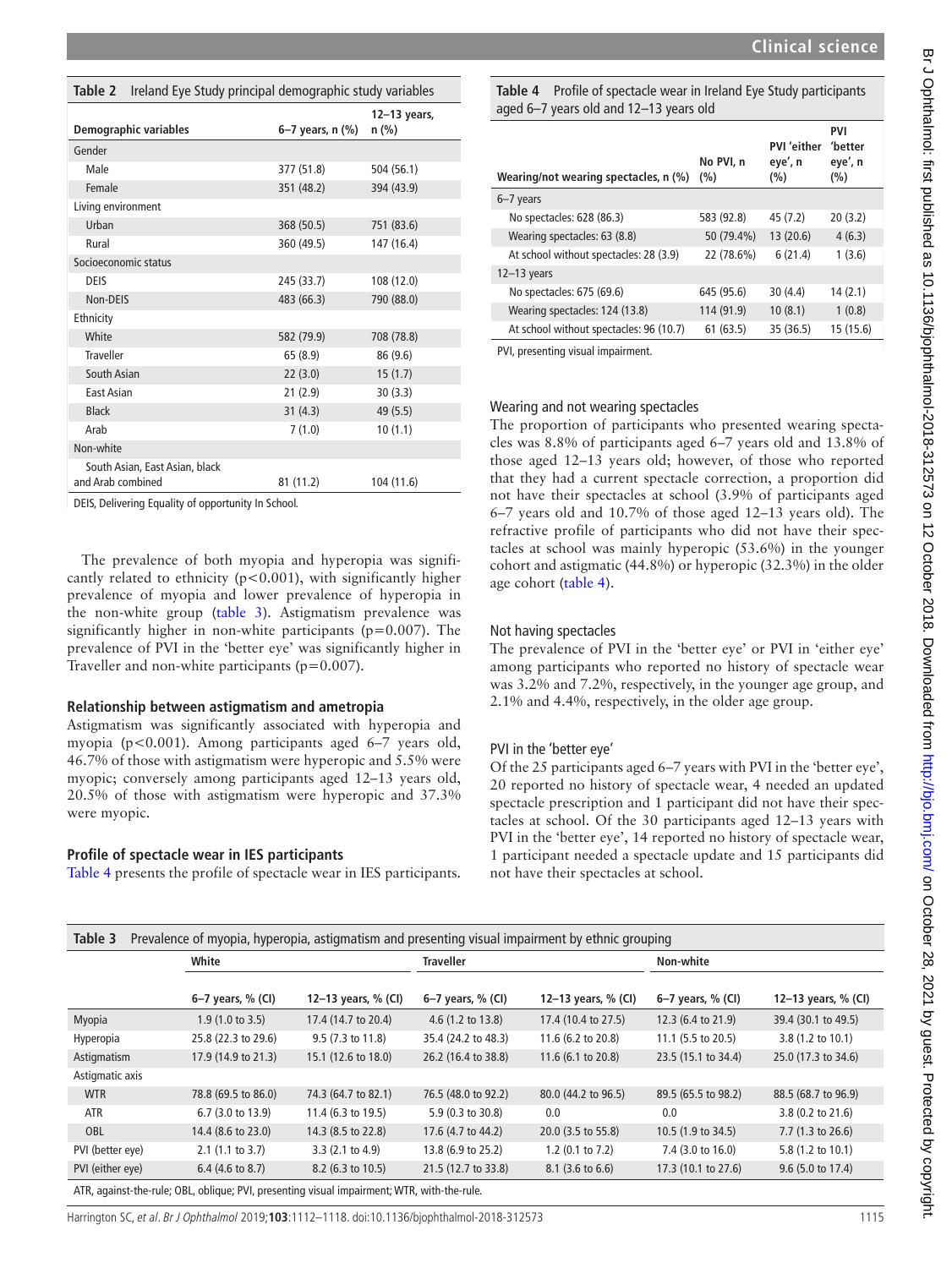<span id="page-6-0"></span>

|  | Table 5 Ireland Eye Study presenting visual acuity in the right eye |
|--|---------------------------------------------------------------------|
|--|---------------------------------------------------------------------|

| <b>Presenting visual</b><br>acuity | n             | Mean<br>logMAR (SD)       | n             | Mean<br>logMAR (SD) |
|------------------------------------|---------------|---------------------------|---------------|---------------------|
|                                    | 6-7 years old |                           | $12-13$ years |                     |
| All                                | 728           | $0.01(0.16)^*$            | 898           | $-0.07(0.20)$       |
| <b>Boys</b>                        | 377           | $0.01(0.15)$ <sup>+</sup> | 504           | $-0.07(0.21)$ t     |
| Girls                              | 351           | 0.01(0.17)                | 394           | $-0.07(0.19)$       |
| White                              | 582           | $-0.01(0.14)$ ‡           | 708           | $-0.07(0.20)$ §     |
| <b>Traveller</b>                   | 65            | 0.08(0.24)                | 86            | $-0.07(0.18)$       |
| Non-white                          | 146           | 0.06(0.24)                | 104           | $-0.04(0.22)$       |
| Emmetropia                         | 522           | 0.00(0.17)                | 639           | $-0.12(0.14)$       |
| Myopia $\leq -0.50$ DS             | 24            | 0.15(0.20)                | 179           | 0.07(0.29)          |
| Hyperopia $\geq +2.00$ DS          | 182           | 0.04(0.16)                | 80            | 0.03(0.21)          |
| Astigmatism $\geq 1$ DC            | 140           | 0.11(0.21)                | 143           | $0.06(0.23)$ ¶      |

\*Statistically significant difference between age groups (Mann-Whitney U test for comparison of means in non-parametric data).

†No statistically significant gender difference (Mann-Whitney U test for comparison of means in non-parametric data).

‡Statistically significant ethnic difference (Kruskal-Wallis test for comparison of means in non-parametric data).

§No statistically significant ethnic difference (Kruskal-Wallis test for comparison of means in non-parametric data).

¶Statistically significant difference in presenting vision compared with those without refractive error (Mann-Whitney U test for comparison of means in non-

parametric data). DC, dioptre cylinder; DS, dioptre sphere; logMAR, logarithm of the minimum angle of resolution.

#### PVI in 'either eye'

Of the 64 participants aged 6–7 years with PVI in 'either eye', 45 reported no history of spectacle wear, 13 required an updated spectacle prescription and 6 did not have their spectacles at school. Of the 75 participants aged 12–13 years with PVI in 'either eye', 30 reported no history of spectacle wear, 10 required an updated spectacle prescription and 35 did not have their spectacles at school.

Of the 22 participants aged 6–7 years without PVI who reported spectacle wear, but did not have their spectacles at school, 14 were hyperopic and 8 were astigmatic. Of the 61 participants aged 12–13 years without PVI who did not have their spectacles in school, 30 were hyperopic, 21 astigmatic, 9 myopic and 1 participant did not have a refractive error as defined by the IES.

A history of spectacle wear was significantly associated with white ethnicity ( $p=0.038$ ), older age group ( $p<0.001$ ) and urban living conditions (p<0.001), but not gender or socioeconomic status. Attending school without their prescribed spectacles was associated with socioeconomic disadvantage ( $p=0.008$ ), older age group ( $p < 0.001$ ) and white ethnicity ( $p = 0.016$ ).

[Table](#page-6-0) 5 presents the mean logMAR presenting visual acuity for all participants and by gender and ethnicity. It also records the relationship between refractive error and presenting visual acuity. Traveller and non-white participants aged 6–7 years old had significantly poorer presenting acuity compared with white participants aged 6–7 years old (p=0.006). Participants with refractive error had significantly poorer presenting visual acuity compared with emmetropic participants  $(p<0.001$  logistic regression).

#### **Discussion**

Using similar protocols and methodology, the myopia prevalence in Ireland schoolchildren (6–7 years 3.3%, 12–13 years 19.9%) for the period June 2016–January 2018 was comparable with

that reported in the UK Northern Ireland Childhood Errors of Refraction (NICER) study (6–7 years 2.8%, 12–13 years 17.7%), Aston Eye Study (AES) (6–7 years 5.7%, 12–13 years 18.6%),<sup>1822</sup> Poland (7 years 4.0%, 12 years  $14.4\%$ )<sup>24</sup> and Australia (6 years 1.6%, 12 years 12.8%),  $2^{5}$  26 and significantly lower than that reported in China (5 years  $5.7\%$ , 15 years  $78.4\%$ ).<sup>27</sup> In line with the majority of other studies, a significantly higher myopia prevalence was found in children aged 12–13 years old than those aged 6–7 years old. An exception to this was the RESC study in South Africa, where a relatively low and stable myopia prevalence was found with age (7 years 2.5%, 13 years 3.4%).<sup>28</sup>

Similar to the AES (South Asian: 6–7 years 10.8%, 12–13 years 36.8%; black: 6–7 years 11.4%, 12–13 years 27.5%),  $^{22}$  $^{22}$  $^{22}$  a markedly higher myopia prevalence was found among non-white children (IES: 6–7 years 12.3%, 12–13 years 39.4%) in the IES. The IES myopia prevalence in the non-white ethnic groups was as follows: East Asians: 6–7 years 14.3%, 12–13 years 46.7%; South Asians: 6–7 years 9.1%, 12–13 years 40.0%; and black: 6–7 years 16.1%, 12–13 years 34.7%.

The IES hyperopia prevalence (6–7 years 25%, 12–13 years 8.9%) was broadly in line with Northern Ireland (6–7 years 26%, 12–13 years 14.7%),<sup>[18](#page-8-2)</sup> higher than Australia (6 years 13.2%, 12 years 5.0%),<sup>[25 26](#page-8-7)</sup> Poland (7 years 19.2%, 12 years 8.3%)<sup>24</sup> and China (5 years 17%, 15 years 0.5%).<sup>27</sup> The IES hyperopia prevalence at 6–7 years was higher among the Traveller (35.4%) and white (25.8%) participants when compared with non-white (11.1%) ethnic groups. Although hyperopia prevalence was lower at 12–13 years among white (9.5%) and Traveller (11.6%) participants, it was still significantly higher than that of non-white (3.8%) participants.

The IES astigmatism prevalence (6–7 years 19.2%, 12–13 years 15.9%) was similar to that found in Northern Ireland (6–7 years 24%, 12–13 years 20%),<sup>29</sup> higher than Australia (6 years 7.6%, 12 years 9.4%)<sup>25.26</sup> and considerably lower than that reported by Dobson *et al*<sup>[30](#page-8-12)</sup> for Native American children (5–16) years 42%). Similar to Dobson *et al*, [30](#page-8-12) the IES found astigmatism to be associated with socioeconomic disadvantage and hyperopia. The predominant cylindrical axis of astigmatism was WTR (6–7 years 80%, 12–13 years 77.3%), similar to Dobson *et al*'s report (98%).[30](#page-8-12) The NICER study reported the predominant cylindrical astigmatism axes to be OBL (6–7 years 76%, 12–13 vears  $59%$ ).<sup>29</sup>

The association between PVI and refractive error has been well established by the RESC, NICER and Sydney myopia studies[.18 26 27](#page-8-2) Internationally, PVI is accepted as providing an indicator of visual disability in society, $^2$  $^2$  and the IES found a relatively high prevalence of PVI in the 'better eye' of the younger participants (3.7%) compared with the closest comparator, the NICER study  $(1.5\%)$ .<sup>[18](#page-8-2)</sup> The level of PVI in the 'better eye' was higher than that reported in Australia  $(1.5\%)^{25}$  $(1.5\%)^{25}$  $(1.5\%)^{25}$  and lower than that detected in China  $(10.3\%)$ .<sup>27</sup>Participants from minority groups (Traveller and non-white) in particular were more likely to present with bilateral visual impairment in the IES (Traveller: 6–7 years 13.8% and 12–13 years 1.2%; non-white: 6–7 years 7.4% and 12–13 years 5.8%). As 71.4% of younger participants and 40.0% of older children with PVI in the IES were previously uncorrected, simple spectacle correction would address a considerable proportion of childhood PVI in our population. However, the IES found a considerable number of children who demonstrated visual impairment despite wearing refractive correction because their spectacle correction required updating. Similar to Zhang *et al*, [31](#page-8-13) the '*See well to learn well*' project reported inaccurate spectacle prescriptions to be common and recommended annual refractions to address this issue.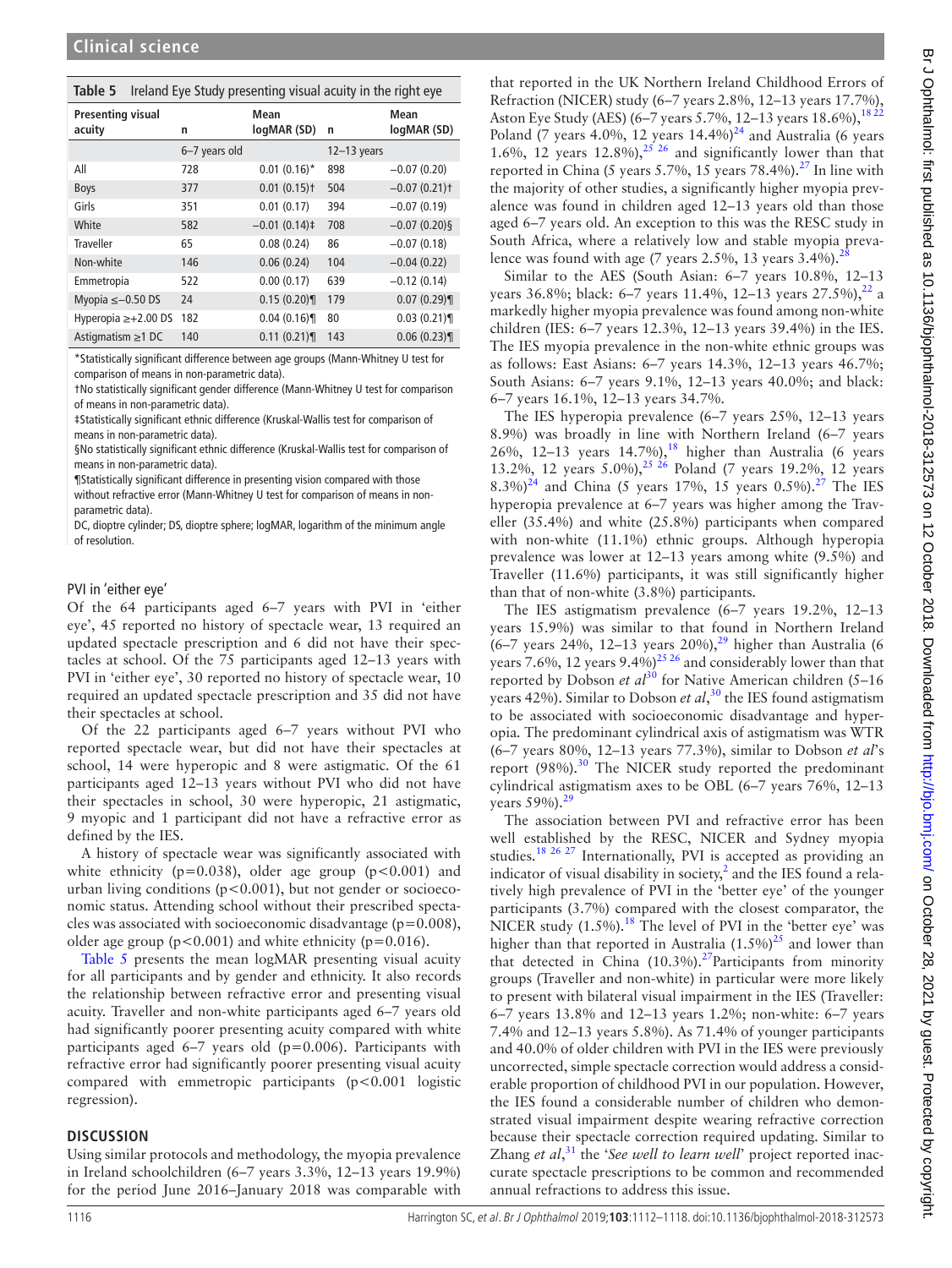The present study demonstrates an association between socioeconomic disadvantage and PVI which was not reflected in the NICER study. Financial barriers have been cited as the primary reason for non-attendance to eye care services or the failure to purchase spectacles.<sup>[32](#page-8-14)</sup> In the UK (where the NICER study was conducted) children are entitled to free eye examinations and spectacle correction. This benefit is not available to all children in Ireland, and children from the non-white and Traveller communities may have particular difficulty in accessing eye care for financial and other reasons. The 'All Ireland Traveller Health Study' identified waiting lists, embarrassment and lack of information as the main barriers to Travellers in accessing health services.<sup>33</sup> Societal factors which may influence access to eye care include family responsibilities, parents' inability to leave work to attend eye care appointments with their child and a lack of awareness of the importance of vision checks within the community. $32$ 

It is not clear why children with PVI who had a history of spectacle wear did not bring their spectacles to school, but such participants were more likely to be socioeconomically disadvantaged and in the older age group. The present study did not explore the reasons for children not having spectacles at school, but issues such as cost of spectacle repair and replacement may be a factor, and children's increasing concern over self-image as they age may also impact. A recent Irish study reported that parents viewed childhood myopia as a cosmetic disadvantage, a potential expense and an optical inconvenience, and they were less concerned about the health risks associated with myopia.<sup>[34](#page-8-16)</sup> The NICER study reported almost 24% of participants did not bring their prescribed spectacles to school,<sup>[12 34](#page-7-11)</sup> and in Saudi Arabia children reported they did not wear their spectacles due to parental disapproval, spectacle discomfort, visual appearance and peer pressure.<sup>35</sup> The reasons underpinning failure to wear prescribed spectacles merits further investigation to inform the development of an eye health awareness programme addressing spectacle wear and strategies to reduce vulnerability among children who require spectacles to see clearly or maintain ocular alignment.

#### **Study strengths and limitations**

The present study used robust protocols, in line with previous studies, and achieved relatively high school participation rates ensuring a representative sample set of the demographic profile in Ireland schools. Strong (88%) within-school participation rates were also achieved.

#### Study limitations

Forty-six per cent of selected schools from the initial sampling list were unable to facilitate collection of data: school principal concerns around use of cyclopentolate eye-drops, unavailability of space or diary clashes with other school-based programmes were given as reasons for non-participation. The requisite number of schools was achieved from the reserve list covering the urban/rural, socioeconomic disadvantaged/advantaged and primary/postprimary strata. Due to budgetary constraints, the closed-field Rekto Auto Ref-Keratometer was used as opposed to the Shin Nippon open-field autorefractor used in the AES and NICER studies.<sup>18 22 36</sup> Under cycloplegic conditions the use of a closed-field autorefractor on SER outcomes is minimal.<sup>3</sup>

#### **Conclusion**

The IES is the first study to report on refractive error prevalence and visual impairment in schoolchildren living in Ireland. The IES demonstrates that myopia prevalence is similar to that reported in comparable studies in Western Europe. However, the levels of PVI are markedly higher than those reported for children living in Northern Ireland, and there is a previously unreported disparity between children needing and wearing appropriate spectacles in Ireland, indicating suboptimal uptake of eye care services. Further research is needed to explore and address individual and societal barriers to good vision in Ireland.

**Acknowledgements** The authors would like to acknowledge the support and participation of the schools, the children, and their parents and guardians in the Ireland Eye Study.

**Contributors** All authors (SCH, JS, KS and VO'D) contributed to the conception and design of this work. All authors were involved in drafting, critically reviewing and approval of the final version to be published.

**Funding** This work was supported by the Dublin Institute of Technology Fiosraigh grant, the Opticians Board and the Association of Optometrists Ireland.

**Competing interests** None declared.

**Patient consent** Not required.

**Ethics approval** Study approval was obtained from the Dublin Institute of Technology Ethics Committee. This research was conducted under the tenets of the Helsinki Declaration of Human Studies.

**Provenance and peer review** Not commissioned; externally peer reviewed.

**Open access** This is an open access article distributed in accordance with the Creative Commons Attribution Non Commercial (CC BY-NC 4.0) license, which permits others to distribute, remix, adapt, build upon this work non-commercially, and license their derivative works on different terms, provided the original work is properly cited, appropriate credit is given, any changes made indicated, and the use is non-commercial. See: [http://creativecommons.org/licenses/by-nc/4.0/.](http://creativecommons.org/licenses/by-nc/4.0/)

#### **References**

- <span id="page-7-0"></span>1 Naidoo KS, Leasher J, Bourne RR, et al. Global vision impairment and blindness due to uncorrected refractive error, 1990-2010. [Optom Vis Sci](http://dx.doi.org/10.1097/OPX.0000000000000796) 2016;93:227-34.
- <span id="page-7-1"></span>2 Resnikoff S, Pascolini D, Mariotti SP, et al. Global magnitude of visual impairment caused by uncorrected refractive errors in 2004. [Bull World Health Organ](http://dx.doi.org/10.2471/BLT.07.041210) 2008;86:63–70.
- <span id="page-7-2"></span>3 Rahi J, Gilbert C. Epidemiology and the world-wide impact of visual impairment in children. Pediatr Ophthalmol Strabismus, Expert Consult Print, 4 Pediatr Ophthalmol Strabismus 2012;1.
- <span id="page-7-3"></span>4 Smith TS, Frick KD, Holden BA, et al. Potential lost productivity resulting from the global burden of uncorrected refractive error. [Bull World Health Organ](http://dx.doi.org/10.2471/BLT.08.055673) 2009;87:431–7.
- 5 Wittenborn JS, Zhang X, Feagan CW, et al. The economic burden of vision loss and eye disorders among the United States population younger than 40 years. [Ophthalmology](http://dx.doi.org/10.1016/j.ophtha.2013.01.068) 2013;120:1728–35.
- <span id="page-7-4"></span>6 Williams WR, Latif AH, Hannington L, et al. Hyperopia and educational attainment in a primary school cohort. [Arch Dis Child](http://dx.doi.org/10.1136/adc.2003.046755) 2005;90:150-3.
- Rosner J, Rosner J. The relationship between moderate hyperopia and academic achievement: how much plus is enough? [J Am Optom Assoc](http://www.ncbi.nlm.nih.gov/pubmed/9354056) 1997;68:648-50.
- <span id="page-7-5"></span>8 Holden BA, Fricke TR, Wilson DA, et al. Global prevalence of myopia and high myopia and temporal trends from 2000 through 2050. [Ophthalmology](http://dx.doi.org/10.1016/j.ophtha.2016.01.006) 2016;123:1036-42.
- <span id="page-7-6"></span>9 Seet B, Wong TY, Tan DT, et al. Myopia in Singapore: taking a public health approach. [Br J Ophthalmol](http://dx.doi.org/10.1136/bjo.85.5.521) 2001;85:521–6.
- <span id="page-7-7"></span>10 Ip JM, Rose KA, Morgan IG, et al. Myopia and the urban environment: findings in a sample of 12-year-old Australian school children. [Invest Ophthalmol Vis Sci](http://dx.doi.org/10.1167/iovs.07-1451) 2008;49:3858–63.
- <span id="page-7-8"></span>11 Rose KA, Morgan IG, Smith W, et al. Myopia, lifestyle, and schooling in students of Chinese ethnicity in Singapore and Sydney. [Arch Ophthalmol](http://dx.doi.org/10.1001/archopht.126.4.527) 2008;126:527–30.
- <span id="page-7-11"></span>12 French AN, O'Donoghue L, Morgan IG, et al. Comparison of refraction and ocular biometry in European Caucasian children living in Northern Ireland and Sydney, Australia. [Invest Ophthalmol Vis Sci](http://dx.doi.org/10.1167/iovs.12-9556) 2012;53:4021–31.
- <span id="page-7-9"></span>13 Lin LL, Shih YF, Hsiao CK, et al. Prevalence of myopia in Taiwanese schoolchildren: 1983 to 2000. [Ann Acad Med Singapore](http://www.ncbi.nlm.nih.gov/pubmed/15008558) 2004;33:27–33.
- 14 McCullough SJ, O'Donoghue L, Saunders KJ. Six year refractive change among white children and young adults: evidence for significant increase in myopia among white UK children. [PLoS One](http://dx.doi.org/10.1371/journal.pone.0146332) 2016;11:e0146332–19.
- <span id="page-7-10"></span>15 Rudnicka AR, Kapetanakis VV, Wathern AK, et al. Global variations and time trends in the prevalence of childhood myopia, a systematic review and quantitative meta-analysis: implications for aetiology and early prevention. [Br J Ophthalmol](http://dx.doi.org/10.1136/bjophthalmol-2015-307724) 2016;100:882–90.